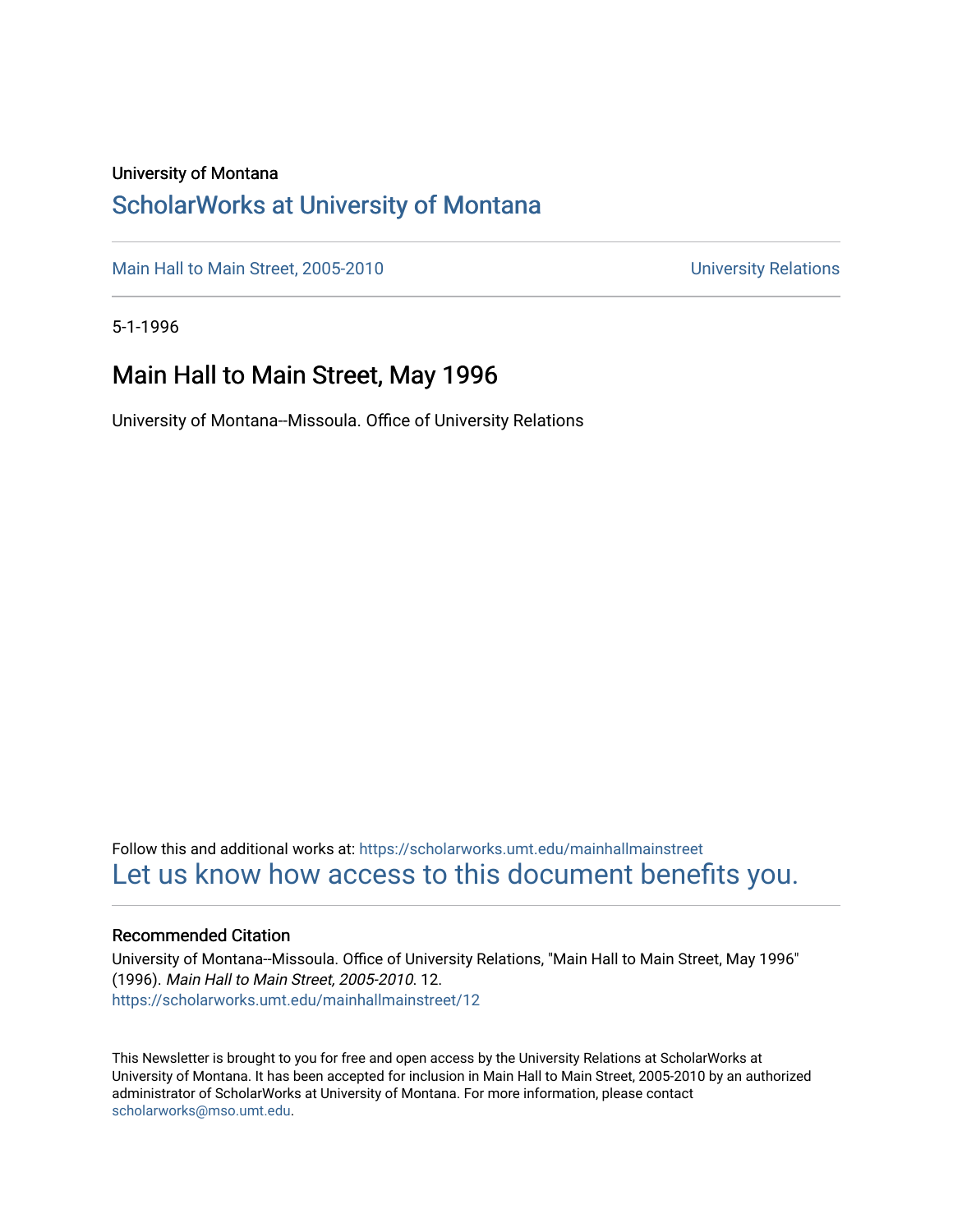

# **Davidson Honors College debuts**

**The Davidson Honors College,** the first academic building of The University of Montana's **JL** second century, opened for business this month with state-of-theart teaching and learning technology.

Built at the south end of the Oval where UM's first building, the old Venture Center, once stood, the honors college is a 10,000 square foot, onestory brick building that blends with neighboring structures.

'This puts us right into the heart of the campus community and makes our services and facilities easily accessible to everybody on campus," said Davidson Honors College Dean John Madden. 'The new Davidson Honors College building gives UM the most sophisticated honors facilities in the country, and the most beautiful."

The honors college was named for its chief benefactors, Ian and Nancy Davidson<sup>1</sup> of Great Falls, who donated \$1.1 million to the UM



**Ian and Nancy Davidson**

Foundation for the \$2 million project, which was constructed entirely with private funds.

'The Davidsons have made possible the fulfillment of a dream on this campus," said UM President George

Dennison. 'This wonderful new facility exemplifies the pursuit of excellence in undergraduate education."

The honors college occupies the new building's main floor with offices, classrooms and a student lounge.

The Information Technology Center, a cutting-edge production facility for electronic and multimedia teaching resources, eventually will be housed in the lower level, thanks to a \$750,000, five-year grant from the Burlington Northern Santa Fe Foundation.

The \$750,000 gift to UM's capital campaign, "Ensuring a Tradition of Excellence," has boosted the campaign over the \$39 million mark.

The honors college project, including space for the ITRC, is a priority of the \$40 million capital campaign.

## **UM, Toyota team up to train Montana teachers**

'he University will take technology training for teachers on the road throughout Montana during the next two years with a computer lab and van donated by the Toyota USA Foundation.

With faculty from UM's math department behind the keyboards and wheel, the portable laboratory initially will be used for training mathematics and science teachers at school districts along a 200-mile stretch of U.S. Highway 93 from Hamilton to Whitefish before branching out into other Montana school districts.

UM President George Dennison and Toyota USA Foundation representatives unveiled the project, Taking Technology to Teachers," with a student demonstration this month at Target Range School, where sixth-graders used maps from Internet databases to study Montana geology.

Beginning this summer, more than

300 K-12 teachers in the Missoula area and the Flathead, Mission and Bitterroot valleys will be trained in technologybased math and science with the van's state-of-the-art lab that includes multimedia and World Wide Web capabilities. Teachers will integrate what they learn into their classroom instruction to better prepare students for college.

The Toyota USA Foundation provided \$100,000 through the UM Foundation's ongoing capital campaign to start the teacher training program and support travel and expenses during the designated training period. A \$25,000 grant from Microsoft Corp, paid for multimedia equipment, supplies and software.

Lynn Churchill, research associate professor of math, and Mike Lundin, adjunct assistant professor of math and



**UM's World Wide Web on wheels**

professional development co-chair for the Systemic Initiative for Montana Mathematics and Science project, proposed the training center to the Toyota USA Foundation. The two, along with UM colleagues from SIMMS and the Six Through Eight Mathematics and Reach For The Sky projects, will provide teacher training.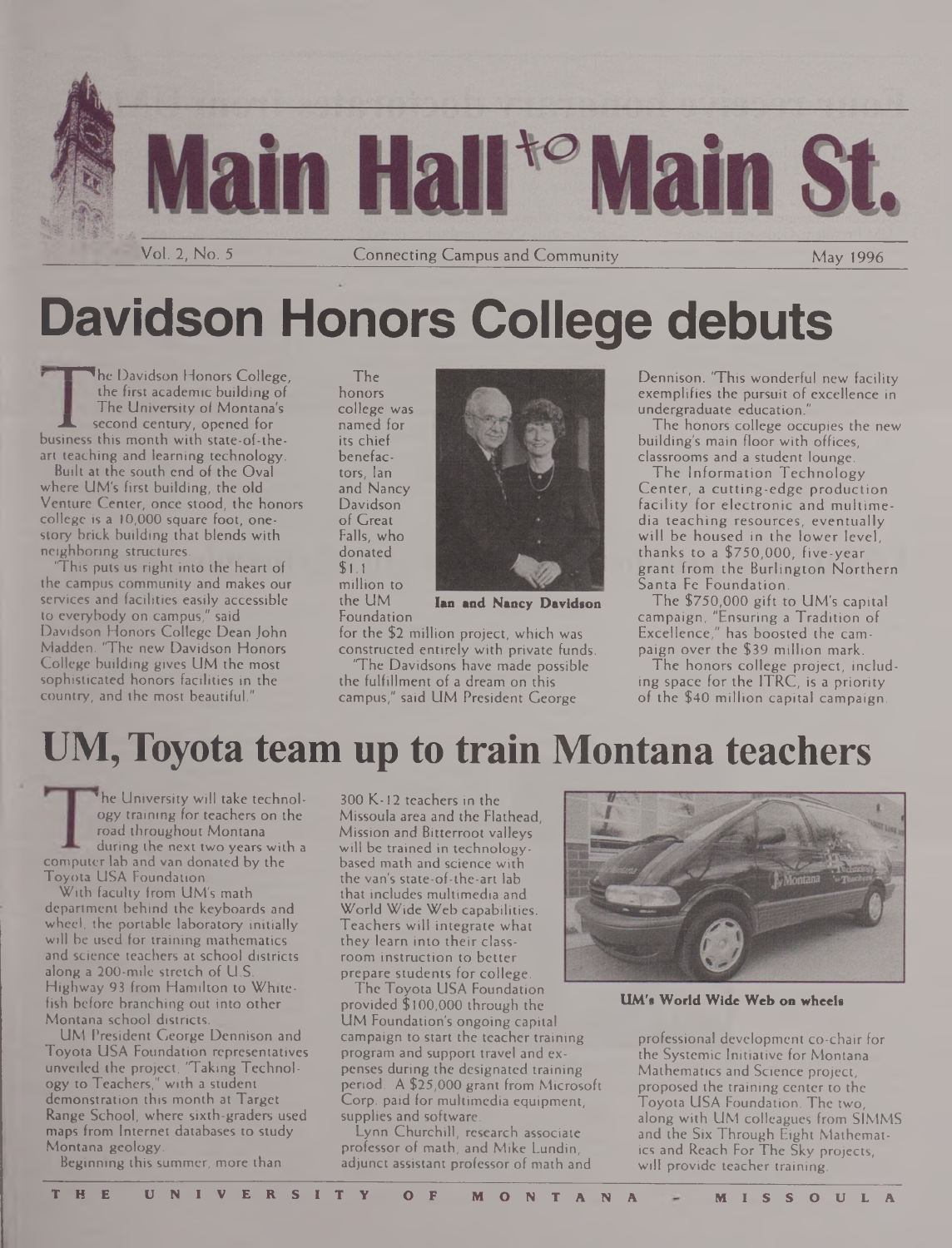## **Four receive honorary doctorates from UM**

Recologist, a former law school<br>dean and an inner-city attorney<br>received honorary doctorates during<br>UM's commencement weekend Crow tribal historian, a Montana geologist, a former law school dean and an inner-city attorney UM's commencement weekend.

UM President George Dennison presented honorary Doctor of Laws degrees to Robert E. Sullivan of Missoula, retired UM law school dean, and Margaret Holmes McDowell of New York City, an attorney for the Legal Aid Society of New York, at the law school's hooding ceremony May 17.

Joe Medicine Crow of Lodge Grass, an anthropologist and member of the Crow Tribe, was presented with an honorary Doctor of Humane Letters degree, and Edward T. Ruppel of Butte, a retired geologist, accepted an honorary Doctor of Science degree May 18.

Sullivan served as law school dean from 1955 to 1979 before retiring to join Montana Power Co., where he

worked as vice president and general counsel until 1983. Under Sullivan's guidance, the law school extended its outreach through the Montana Defender Project, the Montana Criminal Information Center and other clinical programs. He taught consumer credit, professional responsibility, corporations and property law over the years.

McDowell, the lone woman graduate in UM's 1938 law school class, juggled raising four children with providing legal representation to people who needed it most, from immigrants to asylum seekers and children to senior citizens. A senior attorney with the society's immigration law unit, she received a UM Distinguished Alumni Award in 1994.

Medicine Crow has dedicated his life to teaching students, scholars and the public about Crow history and culture. He earned a master's degree in anthro-

pology in 1939 from the University of Southern California, becoming the first of his tribe to attain such a high academic degree.

The anthropologist put his expertise to work for his people when he was named tribal historian and anthropologist in 1948. That year, he also began a career that spanned four decades with the U.S. Bureau of Indian Affairs in Billings and Crow Agency.

Ruppel, a UM alumnus, spent much of his career in geologic and mineral resource research for the U.S. Geological Survey. He served as director and chief geologist for the Montana Bureau of Mines and Geology at Montana Tech in Butte from 1986 until his retirement in 1994. An expert in Montana geology, Ruppel has concentrated his geological research efforts in southwestern Montana, the Idaho Rocky Mountain region and Wyoming.

### **UM drama productions show signs of changing times**

By *Nick Baker UM Rural Institute on Disabilities*

hands flutter about as he tells his<br>
friends—in American Sign<br>
Language—how much he enjoyed the<br>
IM production of 'The Crapes of irk Hash's fingers fly and his hands flutter about as he tells his friends—in American Sign UM production of 'The Grapes of Wrath.

The emotion tore at my heart," he signed after a recent performance in the Montana Theatre. "And the acting was wonderful. <sup>I</sup> couldn't believe it when the actor dove into the 'river on stage and splashed water all over.

Playgoing is a new experience for Kirk, a UM freshman who is profoundly deaf, and for many of the other 25 members of Montana's deaf community who were in the audience that

night. They were able to enjoy the play because a team of professional sign language interpreters from UM's Disability Services for Students translated dialogue, sound effects and even music into American Sign Language, the language understood and preferred by the majority of deaf Montanans.

UM provided American Sign Language interpreters for one performance of each play presented by the Department of Drama/Dance in its 1995-96 series. The opportunity to see and "hear" live theater drew Montanans who are deaf to Missoula from Great Falls, Helena and Kalispell.

Interpreters Denise May and Debbie

Howard were welcomed by the cast as fellow thespians. Throughout the performances. May and Howard stood before the audience under a spotlight at stage right. They were on stage longer than any of the play's speaking cast.

The two interpreters studied the script, memorized cues, attended rehearsals, created "name signs" for the play's characters, blocked out ways to effectively communicate lines spoken by

five or six on-stage actors, and, of course, dressed for the performance—in basic black to provide a background against which their hands could be easily read.

"It's some of the hardest interpreting I've done," said May, a nationally certified interpreter who has 15 years of American Sign Language experience.

During 'The Grapes of Wrath" performance. May and Howard had to cope with a campfire that wouldn't go out on cue and rain that should have sprinkled but didn't.

Many theater companies throughout the nation provide sign interpreters for their performances, and the number is increasing steadily, said Mary Morrison, UM's deaf/hard-of-hearing specialist. 'That's largely because the Americans with Disabilities Act guarantees access for people with disabilities to public performances," she said.

When the ADA was passed in 1988, the deaf community began requesting interpreters for live performances, and in some cases the "extra" person on stage made directors uncomfortable.

That has changed, and UM is leading Montana in providing cultural variety for students and others in the community with disabilities. "The drama/dance department has been wonderful, Morrison said, and "(UM President) George Dennison and UM's administration have been very supportive of our efforts to make all our cultural events accessible.

After the play, the audience—hearing and deaf—expressed their delight at having seen the play on stage and in American Sign Language. "I loved being able to look over and see how ideas look in sign," one hearing woman said. "It added tremendously to my enjoyment of the play.



**Interpreter Denise May**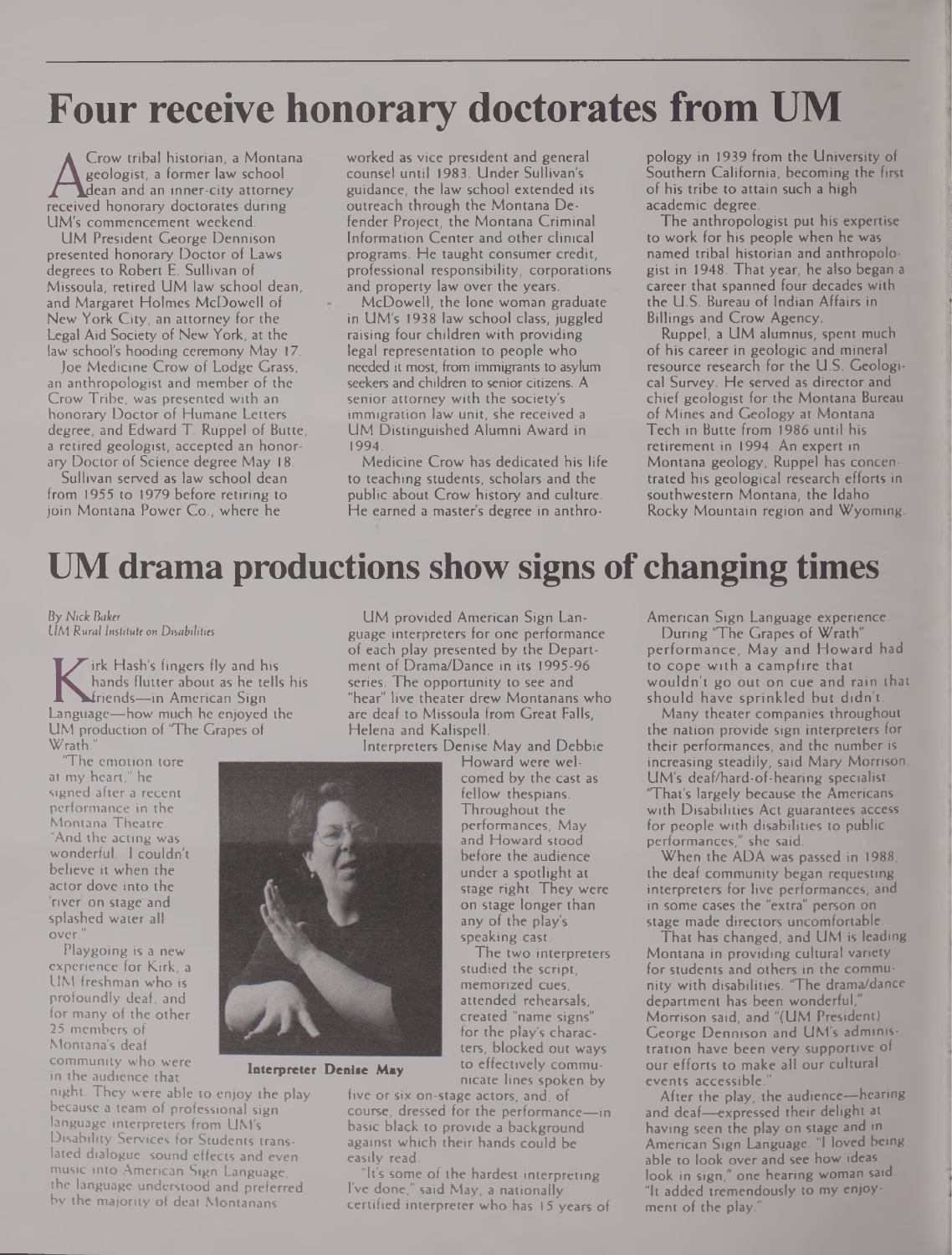

**Say 'So Long,'—**

The man who earned a hero's welcome when he brought his national champion Grizzlies home to Missoula will be treated to the same kind of retirement send-off. Well-wishers are invited to a public reception for Don Read and his wife, Lois, Monday, June 3, at the Village Red Lion Inn, 100 Madison St. The Village Red Lion will provide complimentary hors d'oeuvres, and a no-host bar will be offered from 5:30 to 8 p.m. A program

honoring Read will begin at 6:15 p.m. The man who raised school spirit to an unprecedented high caused unparalleled disappointment among Grizzly fans when he announced his retirement April 15. The beloved coach never had a losing season in his 10 years at the Grizzly helm.

**Have Speakers, Will Travel—** Looking for a speaker for a workshop, conference or club meeting? The UM Speakers Bureau is a good place to turn. Staff, faculty and administrators are available to discuss a wide range of topics, from the U.S. Constitution to health care reform. UM pays for transportation costs (in-state travel only) and per diem expenses for the speaker. Whoever requests the speaker may, but is not required to, contribute to an honorarium.

To request a free Speakers Bureau brochure, call Annie Pontrelli, community relations and outreach coordinator, 243-2488, or write University Communications. 317 Brantly Hall, Missoula, 59812.

**Sweet Success—**KUFM/KGPR'<sup>s</sup> annual fund-raiser was a howling success, even on the final night when it went to the dogs—in the "pet wars" portion, that is. For the second year running, callers pledged more in the name of dogs than cats. At one point during the pet wars voting frenzy, the felines were so far ahead they threw



**Read eases into retirement**

court since it was established 105 years ago. He joins fellow UM law school alum Judge James R. Browning, a 35-year member of the San Francisco-based court. The 9th Circuit Court has jurisdiction over Montana, California, Arizona, Nevada, Washington, Oregon, Idaho, Alaska, Hawaii, Guam and the Northern Mariana Islands.

Thomas, a 1978 UM law school graduate, became the third Montanan appointed to the circuit

**Summer Learning—**"Awaken the Poet in You" or learn how to design your own Web page by enrolling in a workshop or course at the College of Technology. The continuing education summer schedule is available, classes start June 3. Call Nicole at 243-7875 for more information.

**Still Glowing—**Dave Dickenson, UM's record-setting quarterback and the 1996 Walter Payton Award winner, achieved another milestone in his athletic career May 10 when he carried the Olympic torch for a kilometer near the Salt Palace in Salt Lake City. Dickenson was one of 11 Olympic torchbearers from Montana chosen for the once-in-a-lifetime honor.

**NCAA Rep—**UM President George Dennison has been elected to the National Collegiate Athletic Association's governing council. NCAA restructuring will place Dennison on a 15-member board of directors that will set policies and enact legislation for Division I-AA. His service to the board

means that UM will be more actively involved in developing NCAA policy. Dennison is in good company on the board, serving with presidents from the University of Missouri, Syracuse University, Washington State University, the University of Georgia, the University of Utah and the University of Nevada-Las Vegas. The 15-member board meets for the first time in June.

**Top Photographers—**UM student photographers clinched five awards in the 51st Annual College Photographer of the Year Competition recently. Steven W. Adams claimed first place for a sports action photo, while Derek Pruitt took third in the same category. Seanna O'Sullivan won third place in the spot news category, and Gregory Rec picked up two Awards of Excellence in the feature photo and personal vision categories.

**Spreading the News—**Two articles from the winter issue of UM's magazine, the Montanan, have drawn attention far and wide. Articles about American Indians combining modern medicine with traditional healing practices and efforts to preserve American Indian languages have been reprinted in International Native News, Gary Nightowl's Electronic Newsletter, the Indian Health Service Newsletter and the Glacier Reporter in Browning. The articles will be included in a British Columbia author's upcoming book and used as part of a class on American Indian religious practices at the University of Colorado at Boulder.

**Welcome Guests—**Experience another culture while sharing your own for a few days this summer with Japanese students from Kumamoto Gakuen and Toyo universities. The Center for Continuing Education's International Conferences and Institutes seeks Missoula families willing to open their homes to the students, who will be at UM for a month of intense English training. Toyo students will need places to stay July 27-29 and Aug. 19-22. Kumamoto students will need homes July 19-21. If you are interested in opening your home, providing a few meals and sharing your family life with a visitor, call Marsha Stokes, 243-2164.